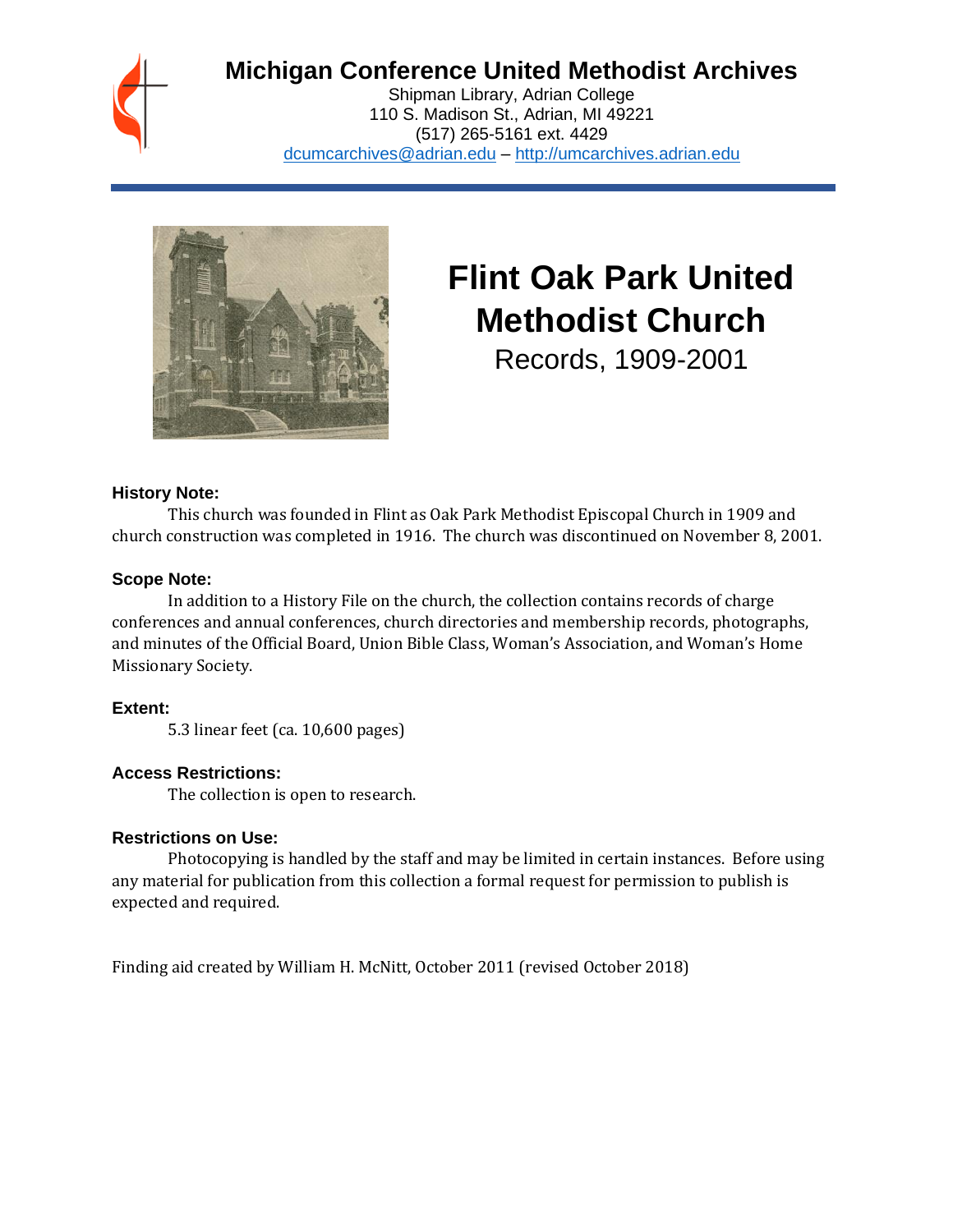#### **Appointments List**

- 1909-1913: Frank M. Field
- 1913-1914: Frank N. Miner
- 1914-1918: Horace H. Mallinson
- 1918-1923: Ralph M. Pierce
- 1923-1924: Harvey G. Pearce
- 1924-1931: Frank M. Field
- 1931-1932: John E. Martin
- 1932-1934: Samuel W. Robinson
- 1934-1940: Gernsey F. Gorton
- 1940-1943: John A. Yeoman
- 1943-1944: William G. Flowerday
- 1944-1953: Marshall W. Hoyt
- 1945-1947: L. Wayne Smith (Associate)
- 1947-1948: Thomas F. Jackson (Associate)
- 1953-1962: James Kenneth Hoffmaster
- 1956-1957: Ellis Garrett (Associate)
- 1959-1960: Alan L. LaRose (Associate)
- 1962-1968: Paul T. Hart
- 1963-1967: C. DeForest Arrand (Associate)
- 1966-1968: Monroe J. Frederick (Associate)
- 1968-1974: Ivan E. Hodgson
- 1969-1981: Helen L. Royce (Associate)
- 1974-1983: James W. Thompson
- 1980-1982: Max L. Gibbs (Associate)
- 1983-December 1986: John C. Stubbs
- December 1986-1992: Tom Brown II
- 1992-1998: Sylvia A. Bouvier
- 1998-2001: Tara R. Sutton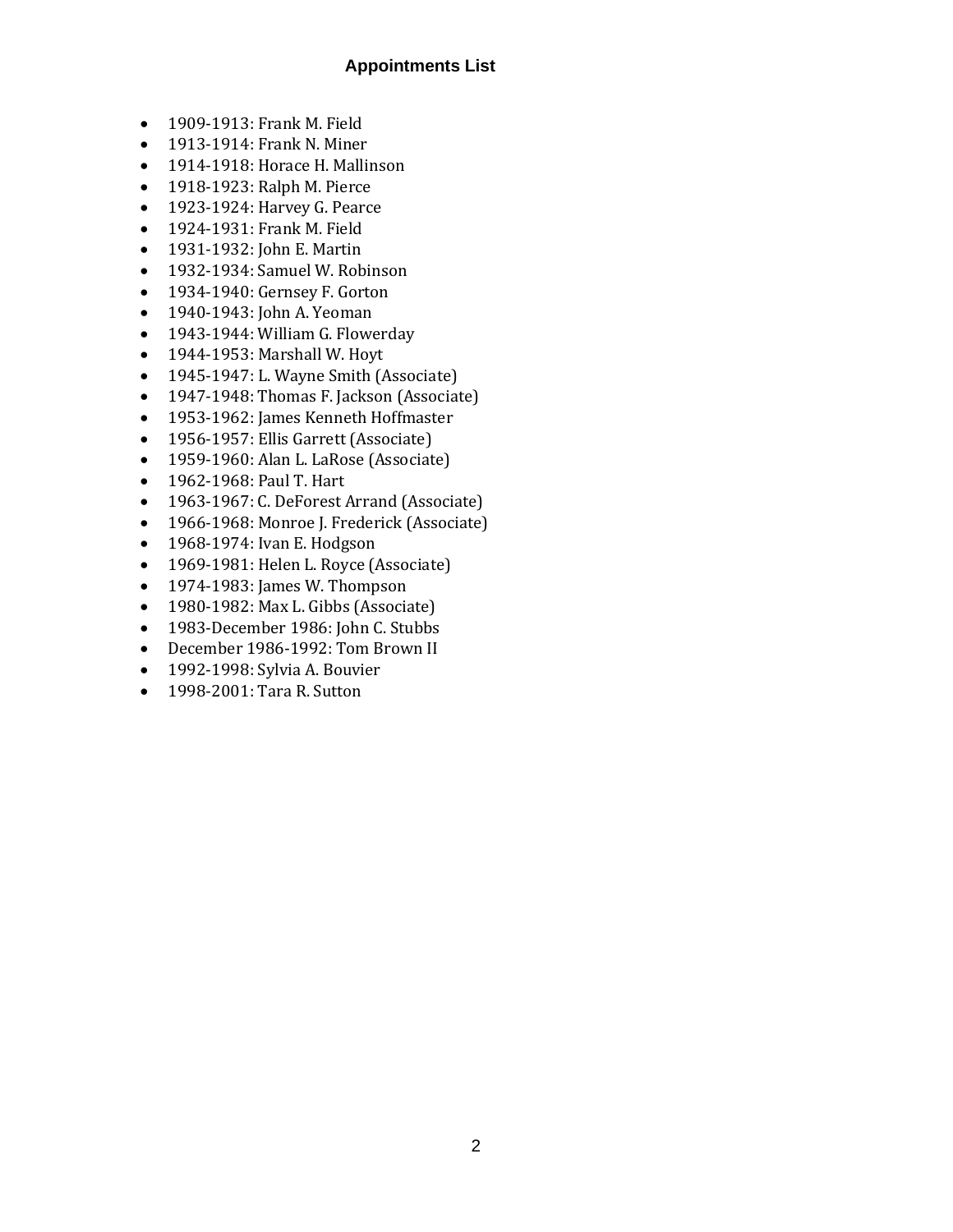## **Container Contents**

# **Box 1 Flint Oak Park**

- Administrative Board, 1987-2001 (Scattered meetings)
- Attendance, 1963-1987
- Building Plans, 1969
- Charge Conferences and Church Annual Conferences
	- o 1930-1940
	- o 1941-1948
	- o 1968-1969
	- o 1970
	- o 1971-1974
	- $O$  1975-1976

# **Box 2 Flint Oak Park**

- Charge Conferences and Church Annual Conferences
	- o 1977-1978
	- o 1979
	- o 1980
	- o 1981-1982
	- o 1983-1984
	- o 1985-1986
	- o 1987-1990
	- o 1991-1995
	- o 1997-1998
	- o 1999-2001
- Church Directories o 1913 and 1926

# **Box 3 Flint Oak Park**

- Church Directories
	- $0.1963 1966$
	- o 1966-1969
	- $O = 1970 1980$
	- o 1984-1999
- Church Records
	- o Baptism Certificate Stubs, 1962-2001

# **Box 4 Flint Oak Park**

- Church Records
	- o Baptisms List, 1963-1988
	- o Baptisms, Marriages, and Membership
		- 1909-1916
		- 1916-1921
	- o Baptisms, Marriages, Deaths
		- 1924-1934
		- 1935-1946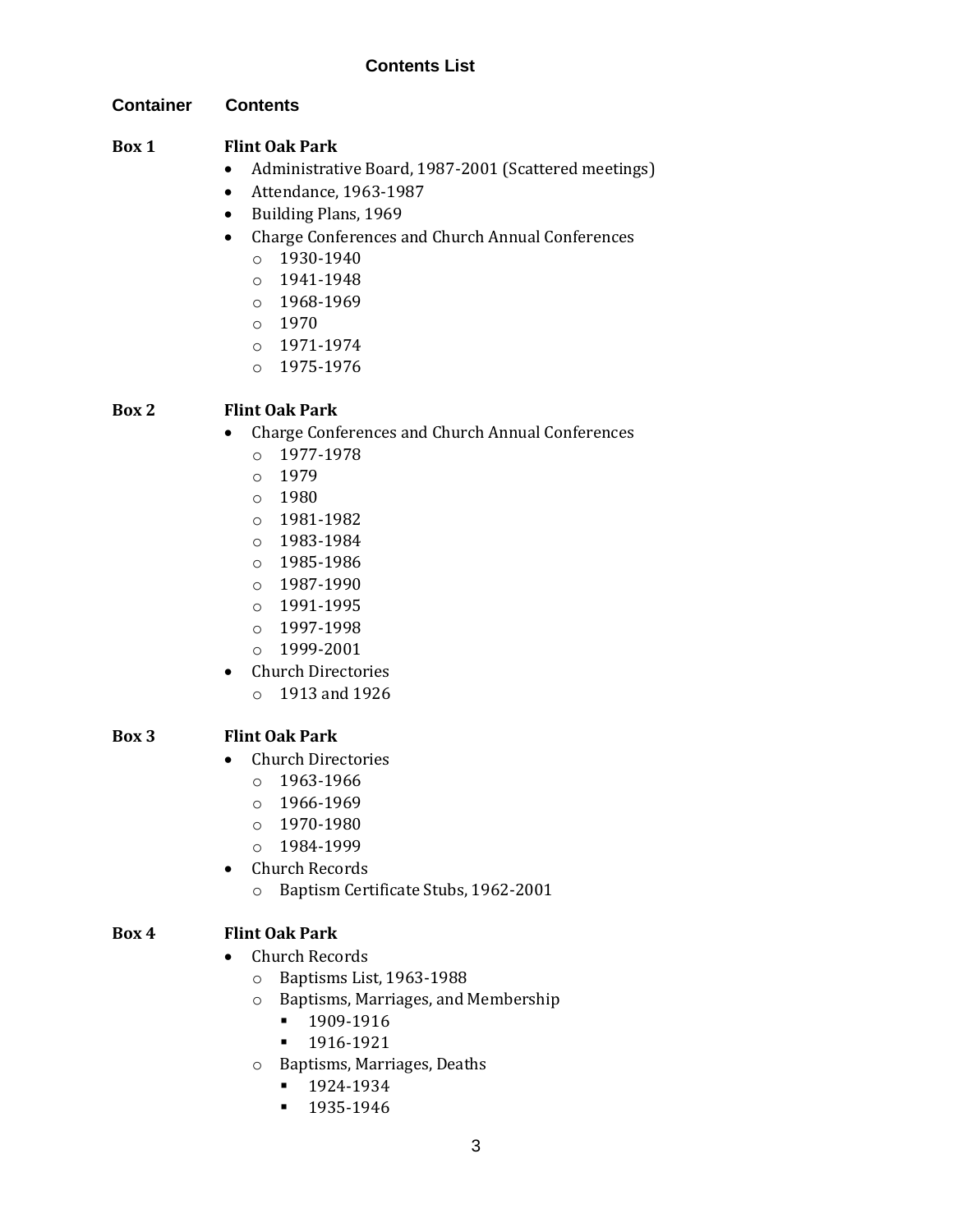# **Contents List**

| <b>Container</b> | <b>Contents</b>                                                                                                                                                                                                                                                                                                                                                                                                                                                                                                         |
|------------------|-------------------------------------------------------------------------------------------------------------------------------------------------------------------------------------------------------------------------------------------------------------------------------------------------------------------------------------------------------------------------------------------------------------------------------------------------------------------------------------------------------------------------|
| Box 5            | <b>Flint Oak Park</b><br><b>Church Records</b><br>Baptisms, Marriages, Deaths<br>$\circ$<br>1946-1954<br>٠<br>Baptisms, Marriages, Deaths, and Membership<br>O<br>1954-1963 (see Oversize)<br>1959-1999 (see Oversize)<br>٠<br><b>Certificates of Transfer Stubs</b><br>$\circ$<br>1950-1960<br>٠<br>1963-1991 and 1999-2002<br>٠<br>Death Lists, 1963-1989<br>$\circ$<br>Membership Cards<br>$\circ$<br>$A-C$<br>п                                                                                                     |
| Box 6            | <b>Flint Oak Park</b><br><b>Church Records</b><br>Membership Cards<br>$\circ$<br>$D-M$                                                                                                                                                                                                                                                                                                                                                                                                                                  |
| Box 7            | <b>Flint Oak Park</b><br><b>Church Records</b><br>Membership Cards<br>$\circ$<br>$N-Z$<br>$\blacksquare$<br>Membership Certificate Stubs, 1963-1968<br>O                                                                                                                                                                                                                                                                                                                                                                |
| Box 8            | <b>Flint Oak Park</b><br><b>Church Records</b><br>Membership Register, 1945-1963<br>$\circ$<br>Membership Roll, Undated (4 folders)<br>O                                                                                                                                                                                                                                                                                                                                                                                |
| Box 9            | <b>Flint Oak Park</b><br><b>Church Records</b><br><b>New Members</b><br>$\circ$<br>1920-1942<br>$\blacksquare$<br>1970-1999<br>٠<br>New Members and Removals Lists, 1963-1971<br>$\circ$<br><b>Removals and Transfers</b><br>$\circ$<br>1920-1944<br>$\blacksquare$<br>1944-1950<br>٠<br><b>Wedding Lists</b><br>$\circ$<br>Cookbook<br>٠<br>Financial History, 1909-1927<br>$\bullet$<br>Flint District Meeting at Oak Park, 1983<br>٠<br><b>History File</b><br><b>Anniversary and Dedication Programs</b><br>$\circ$ |